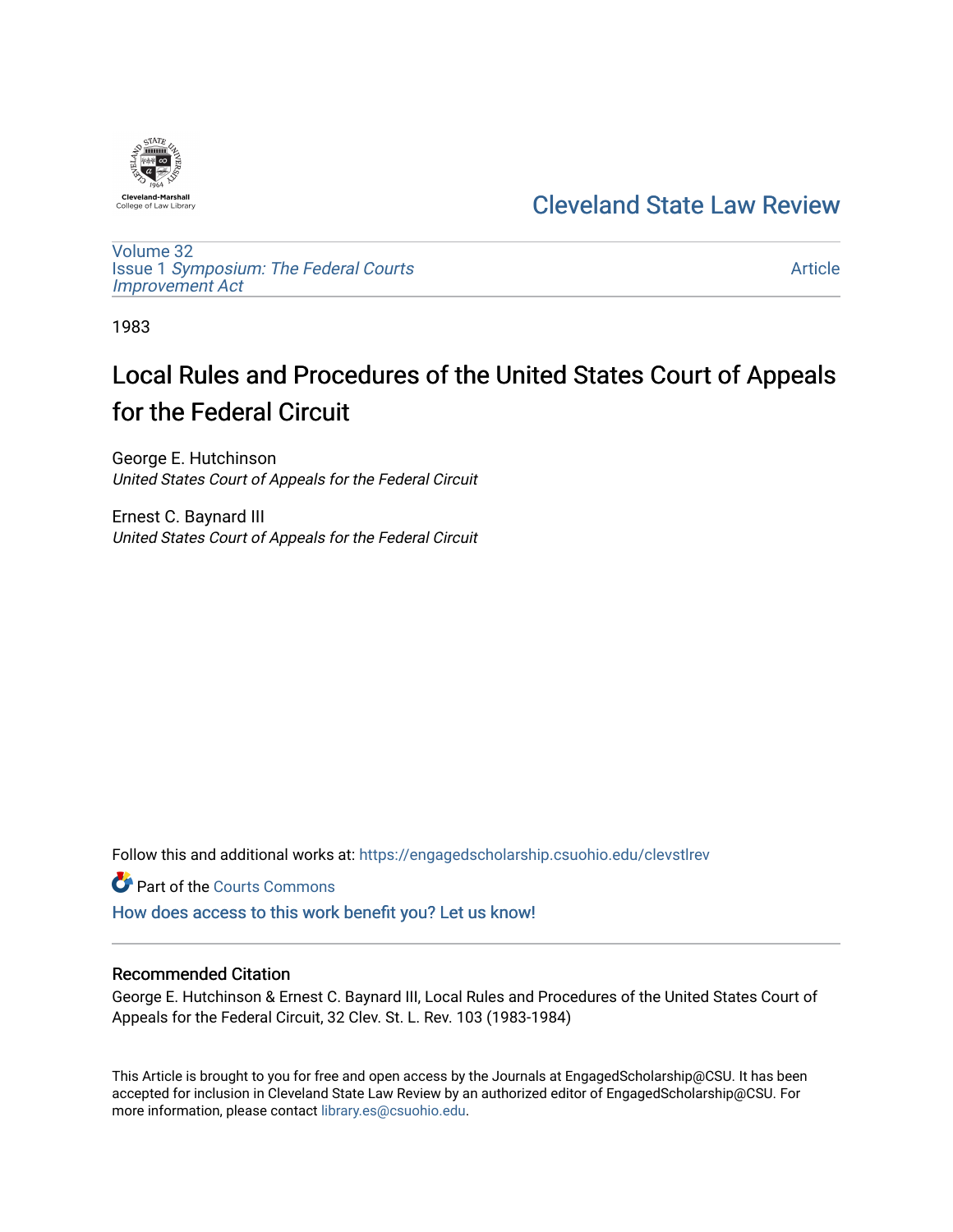### LOCAL RULES AND PROCEDURES OF THE UNITED STATES COURT OF APPEALS FOR THE FEDERAL **CIRCUIT**

#### **GEORGE** E. **HUTCHINSON\***

#### **ERNEST C.** BAYNARD, **III\*\***

**E** ffective October 1, **1982,** the Federal Courts Improvement Act of **1982** (or the Act)' abolished the United States Court of Claims' and the United States Court of Customs and Patent Appeals<sup>3</sup> and created the United States Court of Appeals for the Federal Circuit (CAFC) and the United States Claims Court. The new CAFC inherited the appellate functions formerly exercised by the United States Court of Claims and the jurisdiction of the Court of Customs and Patent Appeals. It was also given jurisdiction to hear appeals from the United States district courts in patent infringement actions,<sup>4</sup> appeals from the Merit Systems Protection Board,<sup>6</sup> and Tucker Act cases decided by the United States district courts, except for tax cases.<sup>6</sup>

The Act provided for an advisory committee to be appointed by the CAFC in order to study the proposed rules of practice and internal operating procedures of the court.7 The recommendations of the advisory committee were given considerable weight when the court promulgated the *Rules of the United States Court of Appeals for the Federal Circuit* (hereinafter referred to as "CAFC Rules") and a procedural handbook effective October 1, 1982. The rules are intended to supplement the Federal Rules of Appellate Procedure (hereinafter referred to as FRAP) and to reflect the court's nationwide and varied jurisdiction, as well as a commitment to the expeditious determination of cases brought before it.

The geographic extent of the Federal Circuit is reflected by CAFC

**<sup>\*</sup>** Clerk, United States Court of Appeals for the Federal Circuit. A.B., LL.B., George Washington University.

<sup>\*\*</sup> Associate Solicitor, United States Department of the Interior; Member Advisory Committee, United States Court of Appeals for the Federal Circuit. B.A., Trinity College; J.D., Georgetown University.

**<sup>&#</sup>x27;** Pub. L. No. 97-164, 96 Stat. 25 (1982) (codified throughout sections of titles 2, 5, 7, 10, 15, 16, 18, 19, 22, 25, 26, 28, 30, 31, 33, 35, 40, 41, 42, 44, 45, and 50 app. U.S.C. (1982)).

**<sup>&</sup>quot;** Federal Courts Improvement Act, § 105(a), 28 U.S.C. § 171(a).

**<sup>3</sup>** *Id.* § 106, 28 U.S.C. § 221. *See In re* Makari, 708 F.2d 709 (Fed. Cir. 1983).

**<sup>&#</sup>x27;** *See* Baker Perkins, Inc. v. Werner & Pfleiderer Corp., 710 F.2d 1561 (Fed. Cir. 1983).

**<sup>&#</sup>x27;** *See* Carroll v. Department of Health & Human Servs., 703 F.2d 1388 (Fed. Cir. 1983).

**<sup>&</sup>quot;** For the jurisdiction of the United States Court of Appeals for the Federal Circuit, see *id.* § 127, 28 U.S.C. § 1295.

*Id.* § 208(a), 28 U.S.C. § 2077(b).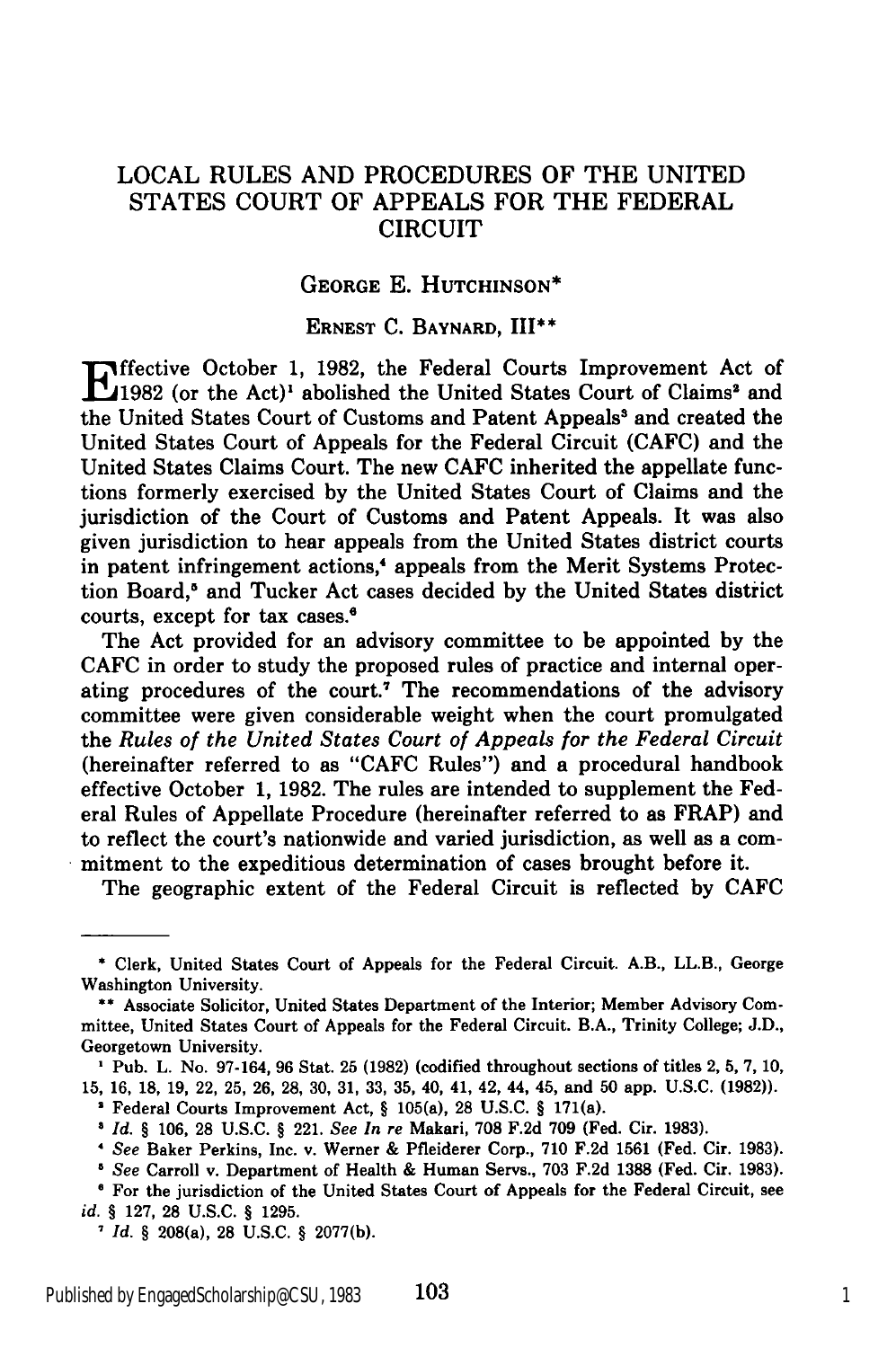Rule 2(b), which states that the Court may hold sessions in any place named in section 48 of title 28 and permitted under section 48(b) of the same title.<sup>8</sup> In determining where sessions will be held, the court will attempt to secure reasonable opportunity for citizens to appear before it with as little inconvenience and expense as is practicable.<sup>9</sup>

Rule 3 of the CAFC provides that panels of the court will consist of an odd number of judges and that there not be less than three.<sup>10</sup> This is a departure from the procedure usually followed in the regional United States courts of appeal, which sit either in panels of three or, occasionally, en banc. Congress believed that the Court of Appeals for the Federal Circuit would decide an unusual number of complex cases involving inconsistently applied law. "Authoritativeness" of decisions and "doctrinal stability" would be promoted if the court could sit in panels of greater than three without having to sit en banc.<sup>11</sup>

The court follows the FRAP relative to hearings or rehearings which take place before a panel of more than three judges.<sup>12</sup> The granting of requests for such hearings would depend on the complexity of issues involved. Thus, the empaneling of more than three judges occurs sua sponte or as a result of a suggestion for a hearing or a rehearing en banc.

To avoid a court of specialized judges, Congress provided for court determination of a method for rotating judges from panel to panel so that all judges would sit on a representative cross-section of cases. This requirement is reflected in CAFC Rule 3(b).<sup>13</sup>

The issue addressed by CAFC Rule 4 is whether former employees should be allowed to practice before the Federal Circuit. A provision in an earlier proposed rule that would have prohibited any former employee from practicing before the court within two years after termination of his employment was omitted in the final version. It is now established that "[n]o employee of the Court shall engage in the practice of law. No former employee shall participate or assist, by way of representation, consultation, or otherwise, in any case pending in the Court during the period of employment."<sup>14</sup>

Some initial confusion was caused by CAFC Rule 6, which provides for

**<sup>8</sup> FED.** CIR. R. **2(b).**

**<sup>9</sup>**H.R. **REP.** No. 312, 97th Cong., 1st Sess. **31 (1981).**

**<sup>10</sup> FED. CIR.** R. 3(a).

**<sup>&</sup>quot;** H.R. REP. No. **312,** 97th Cong., 1st Sess. 30-31 (1980-81). Accordingly, the court has provided in its procedural manual that cases will normally be heard by a panel of three judges, "unless circumstances warrant a larger panel." **UNITED STATES COURT** OF **APPEALS** FOR THE FEDERAL CIRCUIT, PROCEDURAL HANDBOOK **1** 20 **(1982).** Apparently, larger panels will be utilized if a case is unusually complex, of great import, or involves an area of the law which requires uniformity.

**<sup>&</sup>quot; FED.** CIR. R. **19.**

**<sup>&#</sup>x27;3** Federal Courts Improvement Act, § **103(b)(3), 28 U.S.C.** § **48(b)(3).**

**<sup>11</sup>** FED. CIR. R. 4.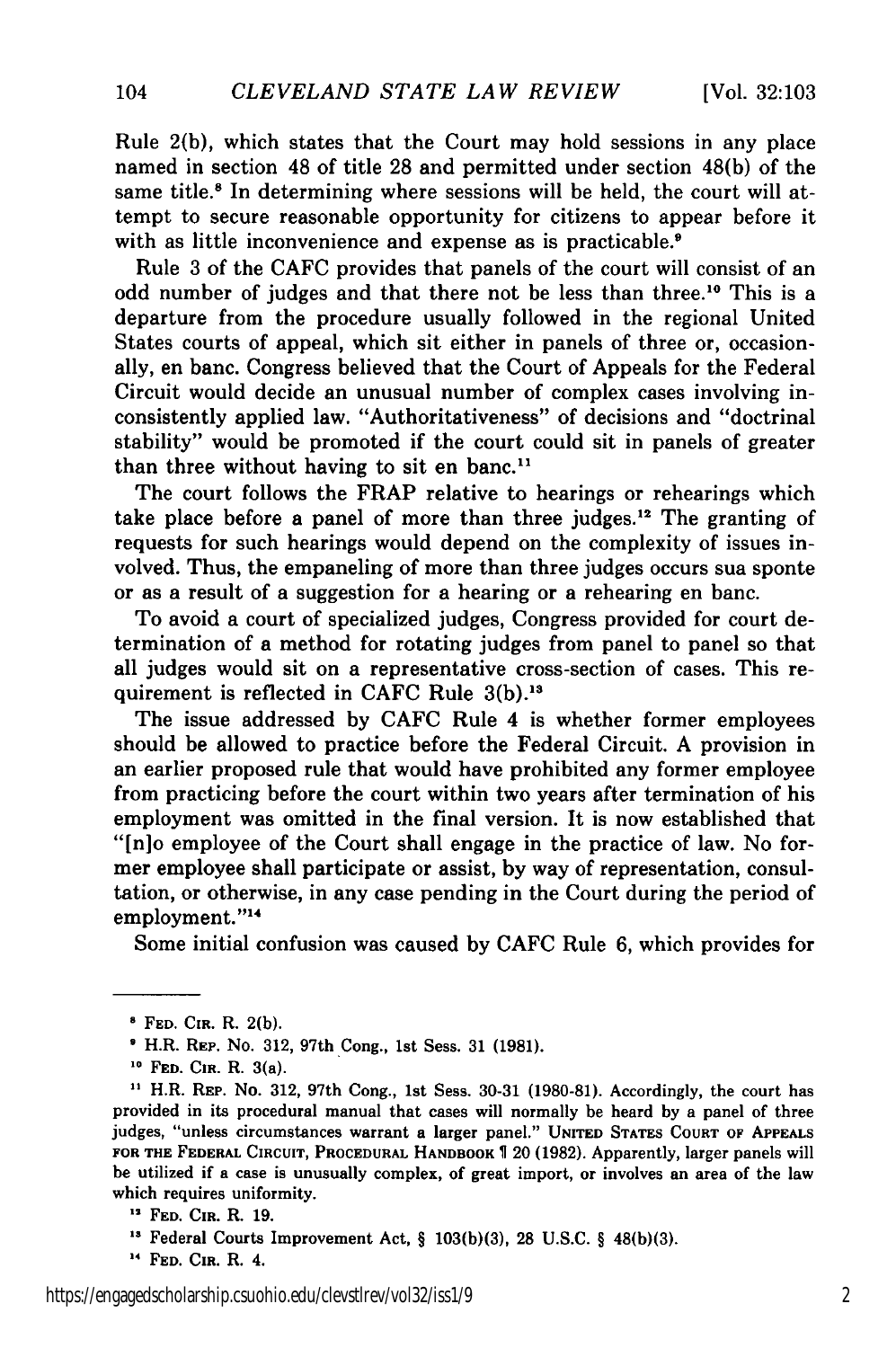admission to the bar of the court.<sup>15</sup> The rule did not expressly provide that attorneys admitted to practice before either the United States Court of Claims or the United States Court of Customs and Patent Appeals as of September **30, 1982,** were deemed admitted to practice before the **CAFC;** however, it was announced **by** the judges of the new court that members in good standing of the predecessor courts could automatically become members of the bar of the new Court of Appeals on October **1, 1982, by** notifying the court of their desire to become such.'6

Under **CAFC** Rule 7(a) every party or amicus to the court must appear through an attorney admitted to practice before the court, except for individuals appearing pro se.<sup>17</sup> The rule also requires one individual attorney to be appointed as the attorney of record for a party. Other attorneys assisting the attorney of record may be designated as "of counsel" on motions, petitions, briefs and other papers.<sup>18</sup>

The effect of **CAFC** Rule **7(b)** is to require each attorney of record to file a written appearance with the clerk of the court within ten days after the appeal has been docketed.<sup>19</sup> An attorney may not withdraw from a case unless he serves notice on the party and obtains the consent of the court. Substitution of parties is governed **by** FRAP 43. An individual appearing pro se must file a written appearance within the same time period. **If** the attorney has been retained or appointed after the appeal has been docketed, he must file his written appearance with the clerk within ten days from the date he was retained or appointed.

In 1974, Congress substantially amended the recusal statute.<sup>20</sup> That

<sup>&</sup>lt;sup>15</sup> Attorneys representing the United States or any federal, state or local government office or agency may appear before the court of appeals without having been formally admitted to practice before the court. *Id.* **6(d).** However, if a government attorney wishes to practice before the court, he would be admitted as any other attorney and pay the required fee.

*<sup>&</sup>quot; Id.* 6(a).

*<sup>&</sup>quot; Id.* 7(a).

**<sup>&#</sup>x27;8** Only the attorney of record need be a member of the bar of the court, and attorneys designated as "of counsel" need not be formally admitted to practice before the court. *Id.*

*IV Id.* 7(b). Until an attorney of record has filed a written appearance for a party or that party has appeared pro se, service will be made upon the party's attorney of record in the trial court or administrative agency or, if a party appeared pro se, upon the party. *Id.* **<sup>10</sup>**28 U.S.C. § 455 (1982):

Disqualification of justice, judge, magistrate, or referee in bankruptcy. (a)Any justice, judge or magistrate **. . .** of the United States shall disqualify himself in any proceeding in which his impartiality might reasonably be questioned.

<sup>(</sup>b)He shall also disqualify himself in the following circumstances:

**<sup>(1)</sup>** Where he has a personal bias or prejudice concerning a party, or personal knowledge of disputed evidentiary facts concerning the proceeding;

<sup>(2)</sup> Where in private practice he served as lawyer in the matter in controversy, or a lawyer with whom he previously practiced law served during such association as a lawyer concerning the matter, or the judge or such lawyer has been a material witness concerning it;

**<sup>(3)</sup>** Where he has served in governmental employment and in such capacity participated as counsel, adviser or material witness concerning the proceeding or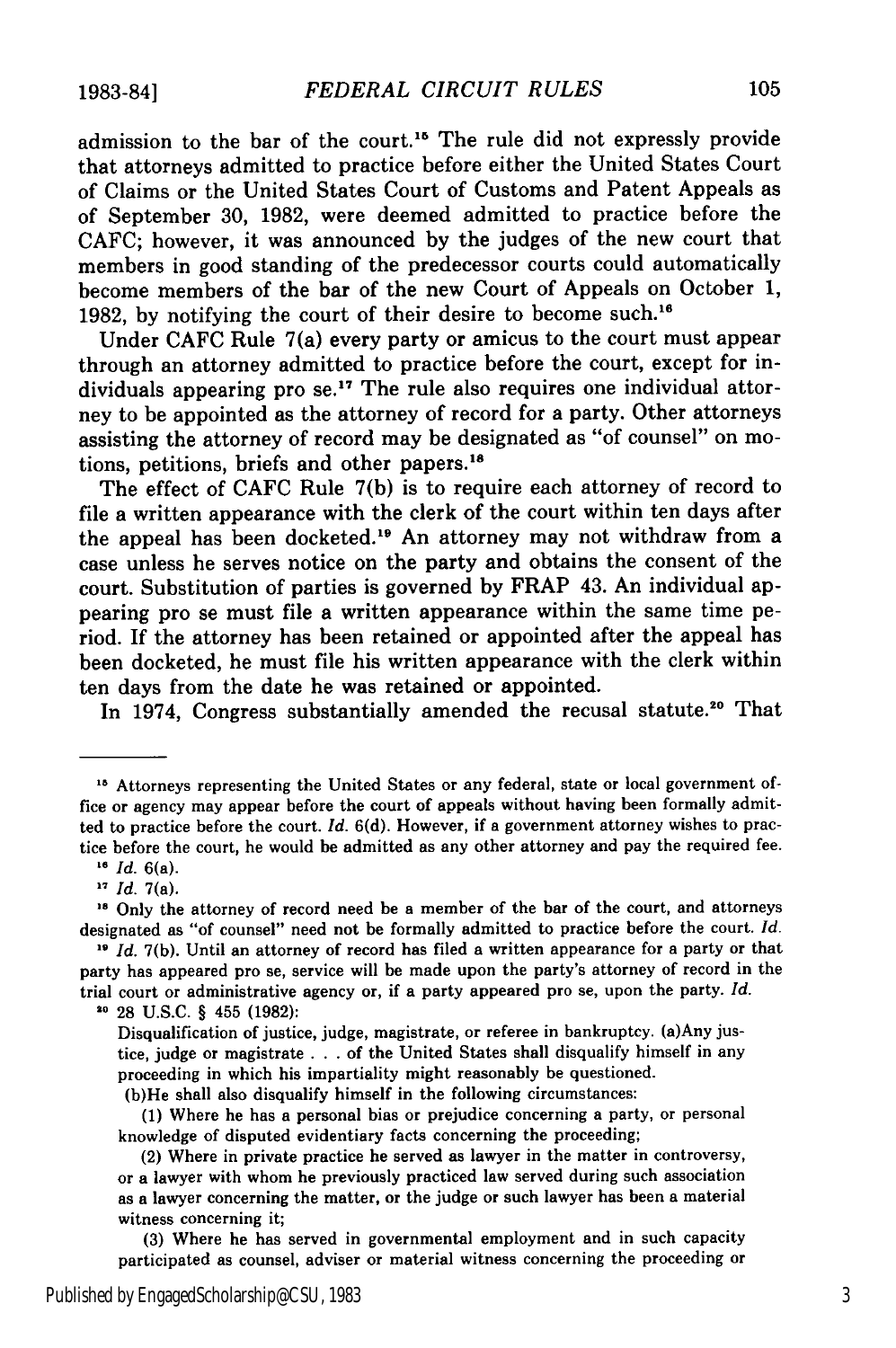statute currently provides, inter alia, that a judge shall disqualify himself from a case if he "has a financial interest in the subject matter in controversy or in a party to the proceeding. . . ."<sup>21</sup> "Financial interest" is defined as "ownership of a legal or equitable interest, however small  $\cdots$   $\cdots$ 

In light of the requirements imposed **by** the recusal statute, **CAFC**

expressed an opinion concerning the merits of the particular case in controversy;

(4) He knows that he, individually or as a fiduciary, or his spouse or minor child residing in his household, has a financial interest in the subject matter in controversy or in a party to the proceeding, or any other interest that could be substantially affected **by** the outcome of the proceeding;

**(5)** He or his spouse, or a person within the third degree of relationship to either of them, or the spouse of such a person:

(i) Is a party to the proceeding, or an officer, director, or trustee of a party;

(ii) Is acting as a lawyer in the proceeding;

(iii) Is known **by** the judge to have an interest that could be substantially affected **by** the outcome of the proceeding;

(iv) Is to the judge's knowledge likely to be a material witness in the proceeding.

(c)A judge should inform himself about his personal and fiduciary financial interests, and make a reasonable effort to inform himself about the personal financial interest of his spouse and minor children residing in his household.

(d)For the purposes of this section the following words or phrases shall have the meaning indicated:

**(1)** "proceeding" includes pretrial, trial, appellate review, or other stage of litigation;

(2) the degree of relationship is calculated according to the civil law system;

**(3)** "fiduciary" includes such relationships as executor, administrator, trustee, and guardian;

(4) "financial interest" means ownership of a legal or equitable interest, however small, or a relationship as director, adviser, or other active participant in the affairs of a party, except that:

(i) Ownership in a mutual or common investment fund that holds securities is not a "financial interest" in such securities unless the judge participates in the management of the fund;

(ii) An office in an educational, religious, charitable, fraternal, or civic organization is not a "financial interest" in securities held **by** the organization;

(iii) The proprietary interest of a policyholder in a mutual insurance company, of a depositor in a mutual savings association, or a similar proprietary interest, is a "financial interest" in the organization only if the outcome of the proceeding could substantially affect the value of the interest;

(iv) Ownership of government securities is a "financial interest" in the issuer only if the outcome of the proceeding could substantially affect the value of the securities.

(e)No justice, judge, or magistrate **. . .** shall accept from the parties to the proceeding a waiver of any ground for disqualification enumerated in subsection **(b).** Where the ground for disqualification arises only under subsection (a), waiver may be accepted provided it is preceded **by** a full disclosure on the record of the basis for disqualification. *Id.*

<sup>21</sup>*Id.* § 455(b)(4).

 $22$  *Id.* § 455(d)(4).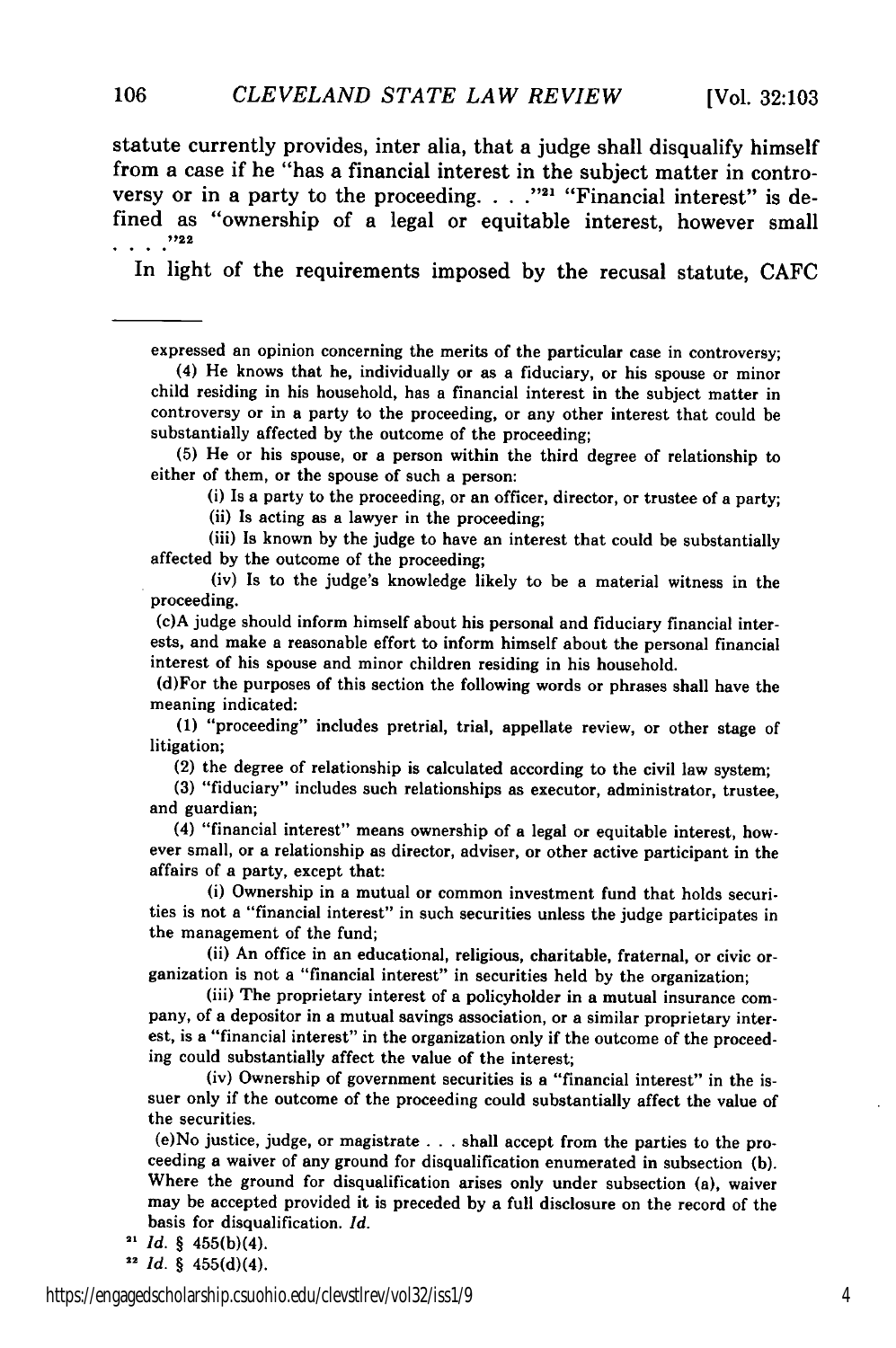Rule 8 requires a party or amicus curiae, other than the United States, to file a certificate of interest along with the first paper that is filed in the court.<sup>23</sup> The certificate of interest must list, among other things, "any publicly held affiliates" of a corporation that is a party or amicus in the  $case.<sup>24</sup>$ 

Rules similar to CAFC Rule 8 have been adopted by many of the circuits and by the Supreme Court of the United States. 25 The term "affiliate" is widely used in securities law and its meaning is apparently well understood by corporate counsel. Generally, corporation *B* is an affiliate of corporation *A* if *B,* directly or indirectly, through one or more intermediaries, controls or is controlled by or is under common control with corporation  $A^{26}$  By limiting the affiliates that must be listed to those that are publicly held, CAFC Rule 8 does not require counsel to perform the tedious and unnecessary task of listing those corporations that are wholly owned by a party or otherwise not publicly held, and in which a judge could not own any interest.

Rule 8 of the CAFC also requires the listing of all law firms whose partners or associates appeared for a party in the "lower tribunal."<sup>27</sup> The term "lower tribunal" includes any agency or court in which prior proceedings in the case have been conducted and in which counsel for a party has entered an appearance. For example, if an appeal was taken from an administrative agency to the Claims Court and then to the CAFC, those firms whose partners or associates appeared for the party before the Claims Court and the administrative agency would have to be listed.

The Federal Rules of Appellate Procedure 27(b) provides that a court may by rule or order provide that the clerk dispose of specified types of procedural motions. Such motions are listed in CAFC Rule 9.<sup>28</sup> The im-

**<sup>26</sup>**This definition of "affiliate" is used throughout the securities laws. *See,* e.g., 17 C.F.R. §§ 210.1-02(b), **230.133(f),** 230.144(a)(1) **(1982).** Hence, in the case of the large public issue corporation, corporate counsel should have readily available a list of the corporation's affiliates. Thus, compliance with this rule should not be onerous.

**7 FED.** CIR. R. **8(d).**

<sup>28</sup> The clerk may dispose of any unopposed procedural motion timely filed and served, which seeks to: dismiss an appeal; remand a case; enlarge the time for filing a brief, appendix, or petition, or other paper, or for designating the contents of an appendix; stay issuance of a mandate pending application to the Supreme Court for a writ of certiorari for a period not to exceed thirty days; consolidate appeals; correct a brief or other paper; correct or modify a record in accordance with FRAP 19(e) or FRAP **16(b);** file a brief amicus curiae pursuant to FRAP **29;** grant an amicus curiae leave to participate in oral argument by shar-

**<sup>23</sup> FED. CIR.** R. **8.**

*Id.* 8(c).

The Supreme Court requires a "listing naming all parent companies, subsidiaries (except wholly owned subsidiaries) and affiliates of each such corporation." Sup. **CT.** R. **28.1.** Presumably, under the Supreme Court rule, corporations that are not wholly owned by a corporate party but which, nonetheless, are wholly owned by a corporate party and another corporation, would have to be listed.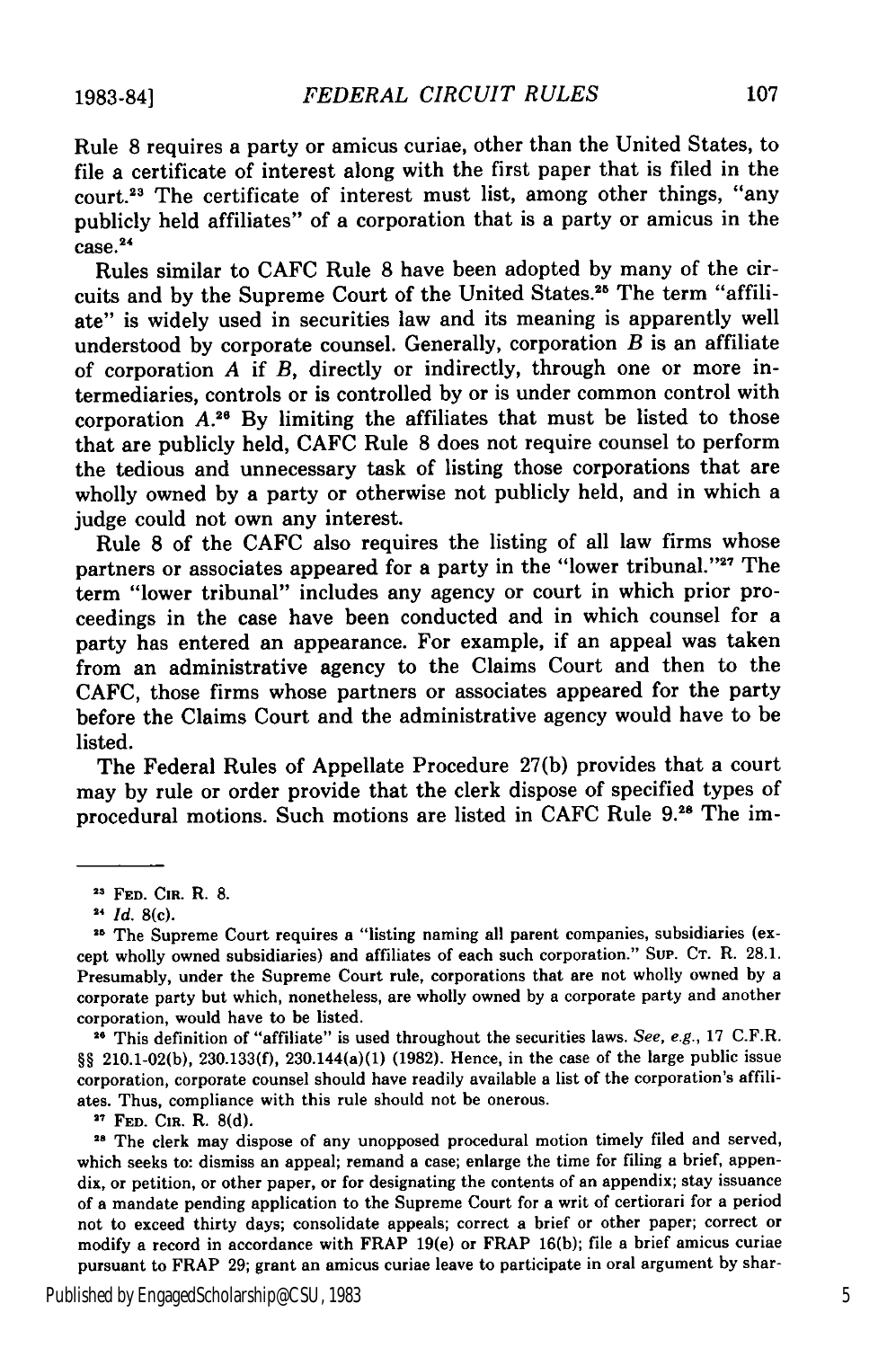portant thrust of the rule is that the motion must be consented to or be unopposed. Yet there may be instances where a motion, although agreed upon by the parties, may not be acted upon by the clerk because the nature of the motion would require specific action of the court. Such a motion could be for an extension of time which would delay the hearing of an appeal. Another such motion may involve the remand of a case whereby language of the order of remand would demand court approval. Should a party be adversely affected by the clerk's action, FRAP 27(b) provides for court review.

The clerk may act upon a motion to correct or modify the record in accordance with FRAP 10(e) or  $16(b).^{29}$  Pursuant to FRAP 16(b), in an appeal from an administrative agency the parties or the court may correct material misstatements or omissions in the record. Under FRAP 10(e), the parties, the trial court or the Court of Appeals may correct material misstatements or omissions in the record occurring through error or accident; however, any necessary corrections or modifications of the record should be made by the trial court, if possible. If the trial court does modify or correct the record, the transmission of a supplemental record will not always be necessary since, as a rule, the original record will be retained by the trial court.

The notice of appeal from a lower court to a court of appeals is filed with the clerk of the lower court. However, CAFC Rule 10(a)(1) provides that a notice of appeal may be deemed filed when mailed, if the court from which the appeal is taken has established such a rule pursuant to statute.<sup>30</sup> The Court of International Trade possesses this authority<sup>31</sup> and has exercised it by promulgating Court of International Trade Rule 5(g). Accordingly, pursuant to CAFC Rule 10(a)(1) notices of appeal from the Court of International Trade to the CAFC will be deemed filed when mailed to the Clerk of the Court of International Trade. The timely filing of the notice of appeal is the sole jurisdictional requirement. Failure of appellant to take any other step, such as payment of the filing fee, does not affect the validity of the appeal. It should be noted that the petition for review of a decision or order of an administrative agency must be filed within the statutory period with the clerk of the court and not the agency.32 However, a notice of appeal from the Patent and Trademark Office must still be filed in that office with a copy of the notice sent to the court.<sup>33</sup>

108

ing time with other counsel; stay further proceedings; withdraw or substitute an appearance or a party; permit an excess of not more than ten pages beyond limitations contained in FRAP; or advance or continue a case. *Id. 9.*

**<sup>&</sup>quot;** *Id.* **9(g).**

**<sup>30</sup>***See* **FED.** R. App. P. 3, 4(a), 25(a); cf. CL. CT. R. 3(b)(2), 72.

**<sup>3&#</sup>x27;** 28 U.S.C. § 2632 (1982).

**<sup>32</sup> FED.** R. **App.** P. 15(a).

**<sup>&</sup>quot;3** 35 U.S.C. § 142 (1976) (amended 1982); 15 U.S.C. § 1071 (1976) (amended 1982).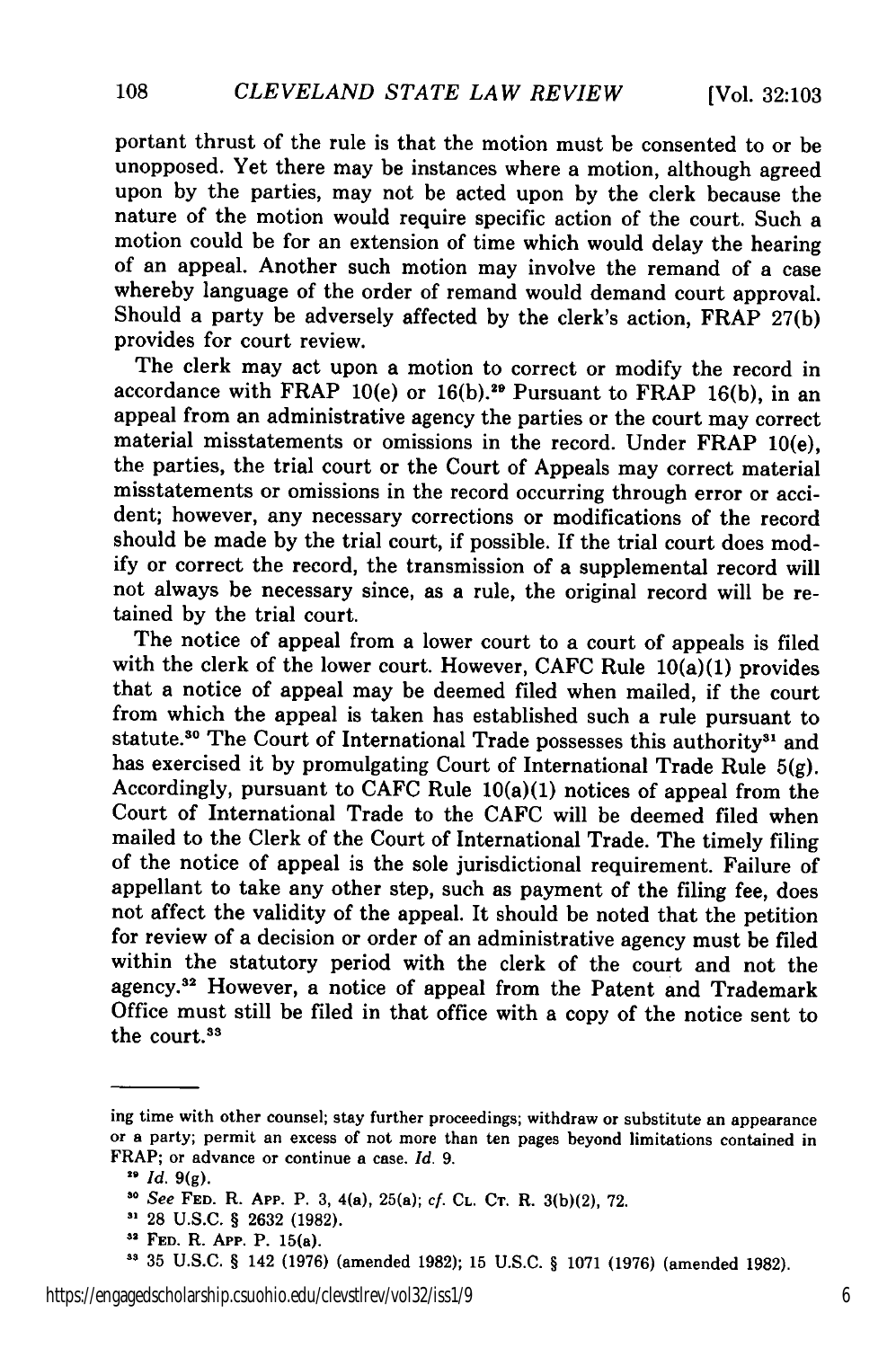Pursuant to CAFC Rule 10(a)(2), the clerk of the trial court will promptly transmit to the clerk of the court of appeals a copy of the notice of appeal, a certified copy of the docket entries and an appeal information sheet. Upon receipt of these documents, the clerk of the court of appeals enters the appeal on the docket. The clerk then gives notice to all parties of the date on which the appeal was docketed.

Within sixty days from the date on which the appeal is docketed, the appellant must serve and file its brief.<sup>34</sup> The appellee must serve and file its brief within forty days after the service of the brief of the appellant.<sup>35</sup> As provided in FRAP 31, an appellant may serve and file a reply brief within fourteen days after service of the brief of the appellee; however, except for good cause shown, a reply brief must be filed at least three days before oral argument. Pursuant to CAFC Rule 13(f), if a reply brief is filed four business days or less prior to oral argument, it must be served in such a manner as to reach the person upon whom it is served prior to oral argument.

Ordinarily, the clerk of the trial court assembles and transmits the record to the clerk of the court of appeals.<sup>36</sup> Upon receipt of the record, the clerk of the court of appeals sends notice to all parties of the date upon which the record was filed.<sup>37</sup> The appellants brief is due within forty days from the date on which the record was filed and the appellee's brief thirty days after service of the brief of appellant.<sup>38</sup> Although the time periods for filing briefs provided in the CAFC rules are longer than those generally provided in FRAP, the briefs will be filed sooner after the notice of appeal has been filed because, as a rule, only a certified list of the docket entries, and not the complete record, will be sent by the trial court to the Court of Appeals for the Federal Circuit.<sup>39</sup> The CAFC rules provide that should the parties or the court find it necessary to a proper consideration of the case, the record, or any part thereof, may be ordered from the lower court at any time during pendency of the appeal.<sup>40</sup>

The Federal Courts Improvement Act amended section 1292 of title 28 to allow appeals by permission to be heard by the CAFC.<sup>41</sup> The statute

4 Appeals by permission pursuant to 28 U.S.C. § 1292(d) should not be confused with appeals taken pursuant to rule 54(b) of the Claims Court. Section 1292(d) allows the appeal of an interlocutory order if the trial judge includes in the order a statement that a "controlling question of law is involved with respect to which there is substantial ground for difference of opinion and that an immediate appeal from that order may materially advance the ultimate determination of the litigation **.... "** By contrast, a rule 54(b) judgment is a final judgment where there are multiple parties or multiple claims, and the judgment is final as

**<sup>34</sup>**FED. CIR. R. 13(f).

**<sup>35</sup>** *Id.*

**<sup>31</sup>**FED. R. **App.** P. **11(b).**

**<sup>37</sup>***Id.* 12(b).

*<sup>&#</sup>x27;8 Id.* 31(a).

**<sup>39</sup>**FED. **CIR.** R. 10(b)(3).

**<sup>40</sup>***Id.* 11(a)(4).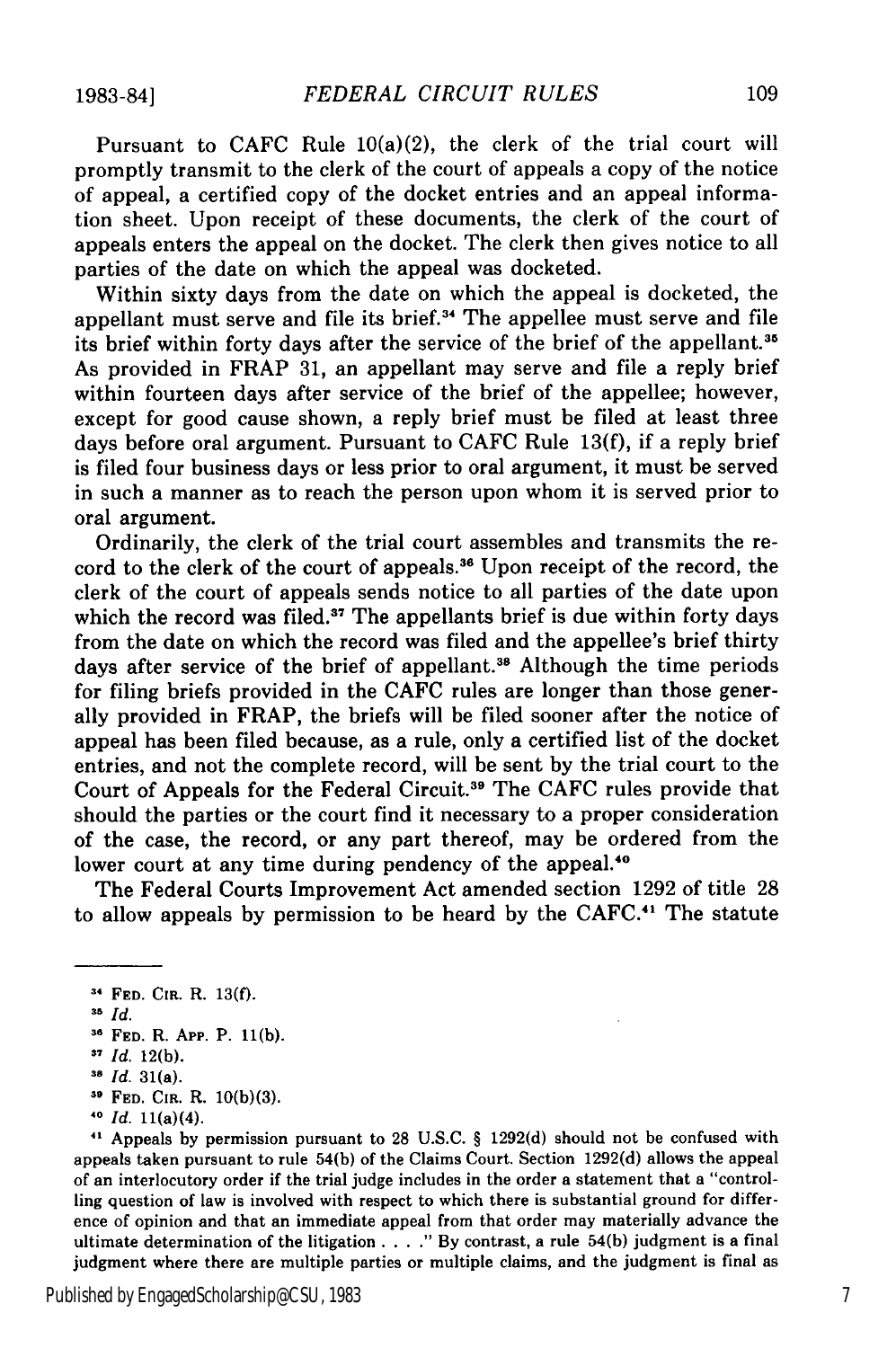governing appeals by permission in the CAFC42 is essentially parallel to the provision applicable to appeals by permission to the other courts of appeals."3 Accordingly, the CAFC rules adopt the provisions of FRAP 5 which govern these types of appeals. As with appeals as of right, the entire record will ordinarily be retained by the lower court and not transmitted to the court of appeal. Unlike an appeal as of right, there will be no notice of appeal filed in the trial court.<sup>44</sup>

Appeals from decisions of administrative agencies will likewise receive expedited treatment under the CAFC rules. The rules provide that the agency will transmit to the court a certified list of all documents, transcripts, exhibits and other material that comprise the record.<sup>45</sup> Upon receipt of this list the clerk of the court enters the appeal on the docket.<sup>46</sup> Under CAFC Rule  $10(c)(2)$ , the agency is required to "promptly" transmit the certified list to the court. Presumably, "promptly" means less than forty days, that being the period of time which the agency would have under FRAP 17(a) to file the entire record with the clerk of the court if that were required. The time period in FRAP has been considered as the maximum time period for transmittal. Should additional time be required, the agency must request such a period from the Court.

Appeals from decisions of the Patent and Trademark Office are procedurally much the same as appeals from administrative agencies.<sup>47</sup> However, there are statutory peculiarities associated with taking an appeal from the Patent and Trademark Office.<sup>48</sup> As previously mentioned, the notice of appeal, which must include the reasons of appeal, is filed with

**<sup>42</sup>**28 U.S.C. § 1292(d) (1982).

**.3** *Id. §* 1292(b).

110

to one or more of the parties or claims, and the trial court judge certifies that there is no just reason for delay. **CL.** CT. R. 54(b). *Cf.* United States v. Vera, 701 F.2d 1349 (11th Cir. 1983) (denial of motion to challenge prospective juror for cause was not abuse of discretion where no bias or partiality was shown). The only similarity between a § 1292(d) appeal and a rule 54(b) appeal is that they both involve initial certification by the trial judge. *See* Wheeler Mach. Co. v. Mountain States Mineral Enter., 696 F.2d 787 (10th Cir. 1983); 9 J. MOORE, MOORE'S FEDERAL PRACTICE T 110.22(5)(2) (2d ed. 1976). *See also* Veach v. Vinyl Improvement Prod., 700 F.2d 1390 (Fed. Cir. **1983)** (appeal from denial of summary judgment not proper under rule 54(b) or § **1292(d));** Aleut Tribe v. United States, 702 F.2d 1015 (Fed. Cir. **1983)** (court lacked jurisdiction over claim where district court failed to make rule 54(b) determination; § **1292(d)** appeal dismissed where district court failed to certify the order); Harrington Mfg. Co. v. Powell Mfg. Co., 709 F.2d 710 (Fed. Cir. **1983)** (Federal Ciruit lacks jurisdiction over interlocutory appeals on questions certified to the court by the district court).

<sup>4</sup> However, there may be a situation where, for tactical reasons, counsel would wish to file both a notice of appeal and a petition for permission to appeal. *See* Gillespie v. United States Steel Corp., 379 U.S. 148 (1964); 9 J. MOORE, *supra* note 39, at **1** 110.22(5)(2). **41 FED.** CIR. R. 10(c)(2).

**<sup>-6</sup>** *Id.* **11(b)(2).**

**<sup>41</sup>***Id,* 10(c)(3).

*<sup>&</sup>quot; See* **35 U.S.C.** § **132 (1976)** (amended **1982); 15 U.S.C.** § 1070(a)(2) **(1976)** (amended **1982).**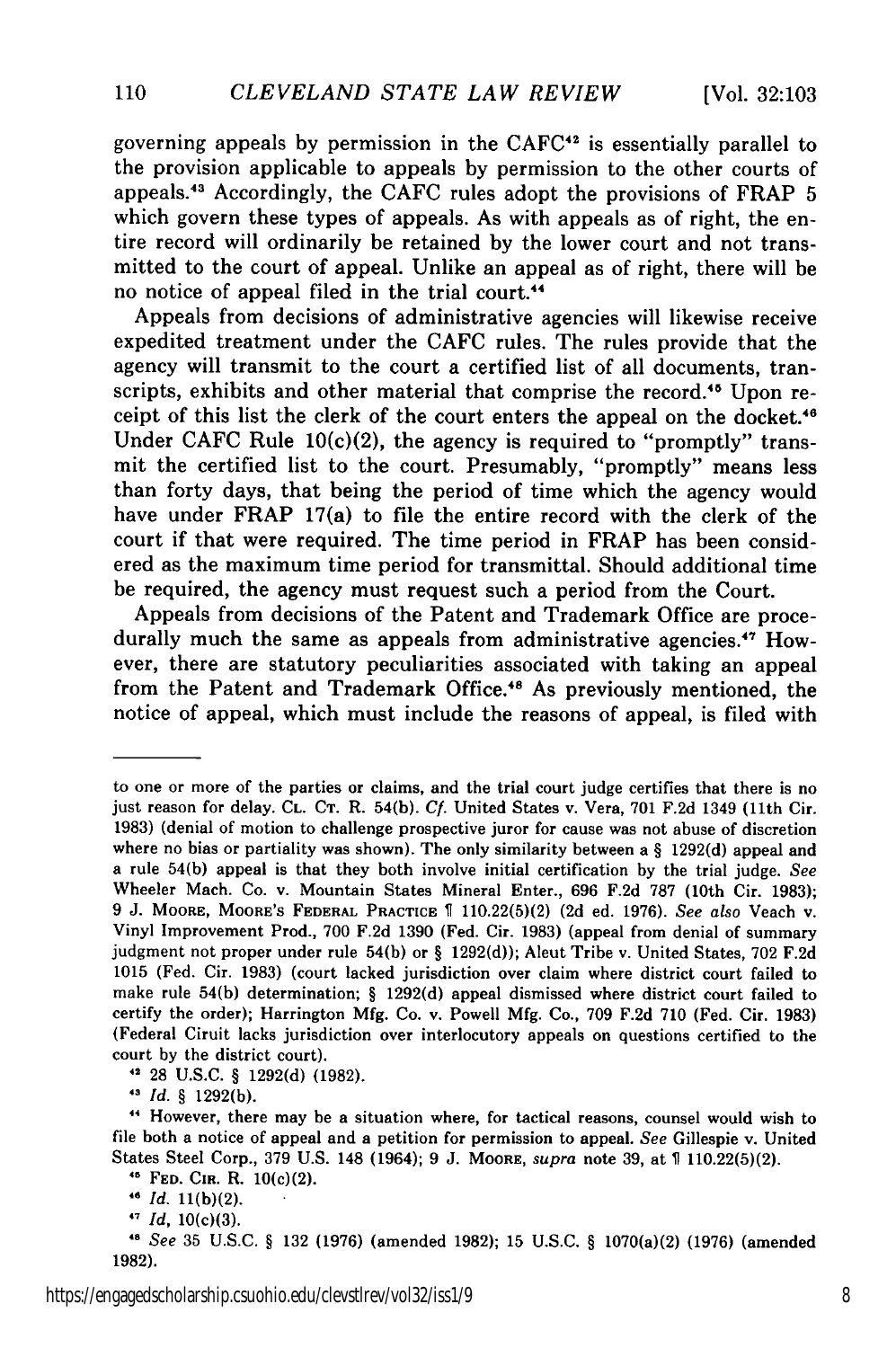the Commissioner of Patents and Trademarks and a copy sent to the court.

Rule 30 of the FRAP contains alternative methods of designating the contents of the appendix. Further, CAFC Rule 12(b) provides that the method used will be that prescribed by FRAP  $30(b)$ .<sup>49</sup> If there is no agreement as to the contents, the appellant serves on the appellee, within ten days from docketing, a designation of those parts of the reccrd which he intends to include in the appendix,<sup>50</sup> along with a statement of the issues he intends to present for review. If there are portions of the record not designated by appellant that appellee wishes to include in the appendix, the appellee must serve his designation of those portions of the record on appellant within ten days of receipt of appellant's designation.

If the appellant requires a transcript in order to designate the appendix and the transcript has been ordered but not completed in time for him to comply with the ten day requirement in CAFC Rule 12(b), he may move for an extension of time within which to designate the contents of the appendix. The clerk of the court is authorized by CAFC Rule 9(c) to grant unopposed motions for extensions of time for designating the contents of the appendix. The court encourages the parties to agree as to its contents, and it is only where there is disagreement that an extension need be involved. The provisions of FRAP 30(b) require the appellant to include all parts designated in the appendix. Thus, if there is disagreement and the appellant feels the material designated is irrelevant, the appellee shall advance the cost of including such parts<sup>51</sup> with the entire cost of producing the appendix to be taxed as costs under FRAP 39. It is important to note that the appendix is a part of the brief and if printed separately, must be filed simultaneously with the brief.

Both briefs<sup>52</sup> and appendices must be 8 1/2 by 11 inches with typed matter 6  $1/2$  by 9  $1/2$  inches.<sup>53</sup> The option, otherwise available under FRAP 32(a), to produce briefs and appendices 6 1/8 by 9 1/4 inches with type matter 4 1/6 by 7 1/6 inches has been eliminated. Without leave of court, principal briefs may not exceed fifty pages and reply briefs may

**<sup>&#</sup>x27;,** FRAP **30(b)** allows the appellant ten days after the date on which the record is filed to serve on the appellee the designation of those parts of the record which he intends to include in the appendix. Because, as a rule, the record will not be filed in the **CAFC,** the ten days referred to in FRAP **30(b)** begins to run from the date the appeal is docketed. **FED. CIR.** R. **11(b).**

**<sup>&</sup>quot;O** Other than **by** leave of court, the appendix may not include: briefs and memoranda; notices; subpoenas; summonses in appeals other than those from the Court of International Trade; motions to extend time; admissions and affidavits of service and mailing; and jury lists. *Id.* 12(a).

**Sl FED.** R. **App.** P. **30(b).**

<sup>&</sup>lt;sup>52</sup> Briefs held together with ring type bindings are not acceptable and externally positioned staples must be covered with tape. *Id.* 13(c).

**<sup>53</sup>** *Id.*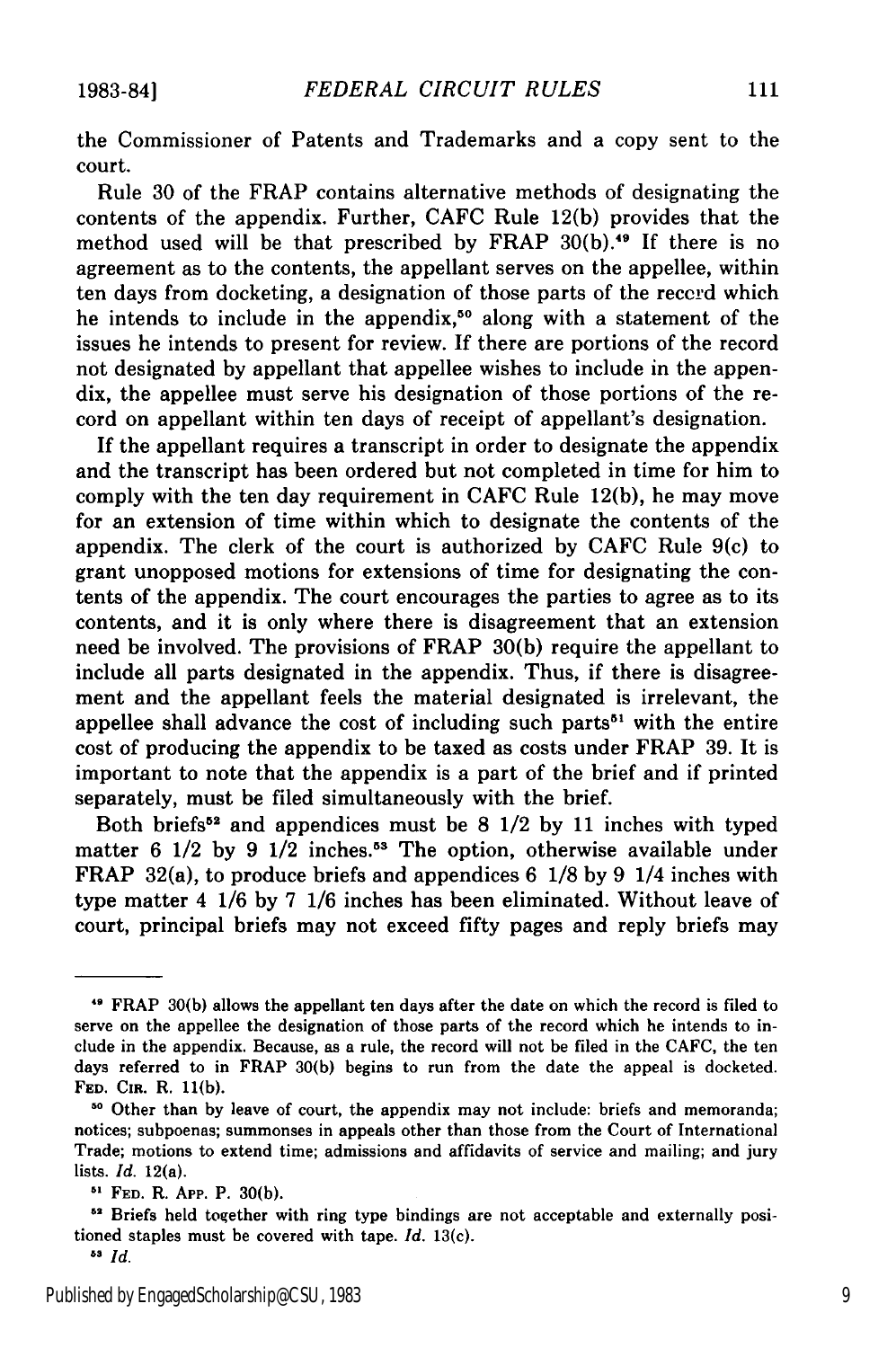not exceed twenty-five pages.<sup>54</sup> The court is disinclined to grant motions to file briefs in excess of the page limitations, as underscored by CAFC Rule 14(b). An unopposed motion for leave to exceed the page limitation by ten pages or less, however, may be granted by the clerk, who may still transmit the motion to the court for action based on the aforementioned policy. Counsel are urged to have all typed matter double-spaced regardless of the printing process utilized, although the rules themselves only require such spacing where a typewritten offset method is used. This policy is based on the fact that the court finds it much easier to read briefs or other papers reproduced in such a manner. Yet, in recognition of the page limitation, it may be necessary to use single lines to keep within the rule. Margins and size of type are also important provisions which must be followed. Emphasis must be placed on the fact that covers for briefs must not utilize ring or plastic bindings.

The court permits the filing of twelve copies of a brief rather than the twenty-five copies provided for in FRAP 31(b) unless the paper carries confidential matter.<sup>55</sup> In this event, the court requires twelve copies of a non-confidential brief and five copies of the brief which contains confidential matter.<sup>56</sup> In the event the suggestion for an en banc hearing is made and granted by the court, counsel should be prepared to submit three additional copies.<sup>57</sup>

The use of visual aids at oral argument is permitted under CAFC Rule 14. If a visual aid was not part of the presentation below, its proposed use must be brought to the attention of opposing counsel not less than fifteen days before the oral argument.<sup>58</sup> Any objections must be in writing, served on all adverse parties, and filed not less than five days prior to oral argument.<sup>59</sup> The court will then decide the matter prior to the argument.

If oral argument is allowed, CAFC Rule 15 provides that the court will decide the amount of time granted for it. The Federal Circuit's Procedural Handbook, however, provides that the time allotment will ordinarily be fifteen minutes.<sup>60</sup> More or less time may be allotted depending upon the nature or complexity of the issues presented in the case.

Pursuant to FRAP 34(a), the court will allow oral argument in all cases unless a panel of three judges, after examination of the briefs, is unanimously of the opinion that oral argument is not needed. Any party has the opportunity to file a statement with the court indicating why oral

*59 Id.*

112

**<sup>60</sup>UNITED STATES COURT OF APPEALS FOR THE FEDERAL CIRCUIT, PROCEDURAL** HANDBOOK 21 **(1982).**

<sup>54</sup>*Id.* 13(b).

*<sup>55</sup>Id.* 13(d).

*Id.* **13(g).**

*Id.* 19(d).

<sup>&</sup>lt;sup>58</sup> *Id.* 14(c).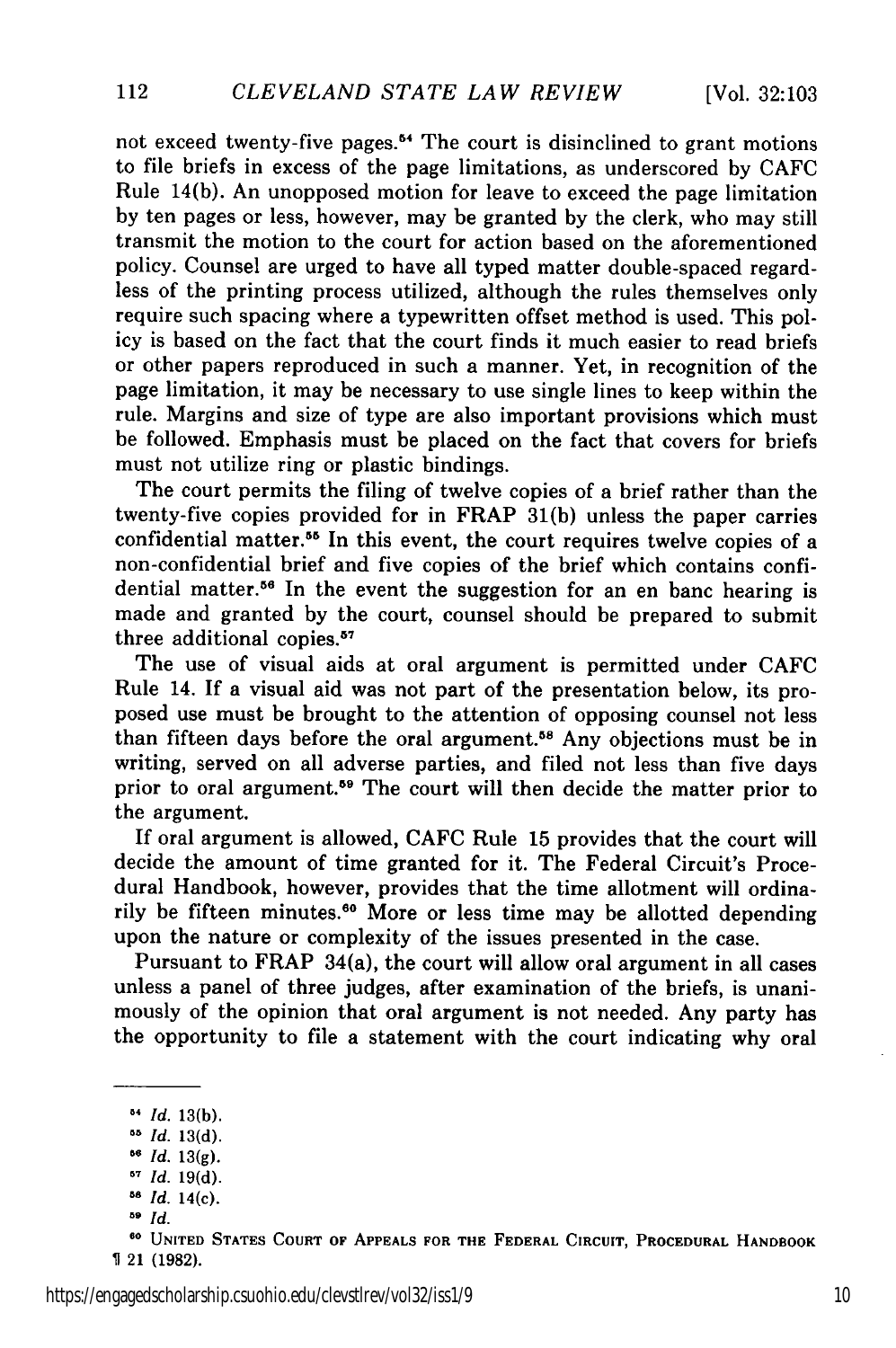**1983-841**

argument should be heard.<sup>61</sup>

Under CAFC Rule 16, a party, after his brief has been filed or after oral argument but before decision, may bring additional authority to the attention of the court. The authority may be incorporated into a letter that refers to a page of the brief or a point raised at oral argument which states in a single sentence<sup>62</sup> the proposition the authority supports. No other argument or explanation of the submission may be made. Within seven days of service of the letter, opposing counsel may file a letter containing a short statement on why the authority is inapplicable.

Rule 19 of the CAFC allows the filing of a formal suggestion for a hearing or rehearing en banc.<sup>63</sup> The suggestion that an appeal be heard en banc consists of a concise statement indicating why consideration by the full court is necessary to secure or maintain the uniformity of its decisions, or why the case involves a question of exceptional importance. A suggestion for a rehearing en banc consists of a single sentence to this effect.<sup>64</sup>

If a petition for rehearing is combined with a suggestion for rehearing en banc, the petition will be decided by a majority vote of the panel that rendered the initial decision, and the suggestion for rehearing en banc will be decided by a majority vote of all active judges.<sup>65</sup> The mere suggestion by a party that an appeal be reheard en banc does not require the judges to be polled on whether there should be such a rehearing.<sup>66</sup> Rather, as provided by FRAP 35(b), a vote is required if requested by a judge in regular active service or a judge who was on the panel that decided the case initially.

The issuance of mandates by the Court is governed by FRAP 41. Under this rule the mandate will issue twenty-one days after entry of judgment, which corresponds to the date of the decision.<sup> $e7$ </sup> A timely petition for rehearing or a motion for stay of mandate which has been granted will automatically stay issuance. If the petition is denied, the

**61 FED.** R. App. P. **35(b).**

**67 FED.** R. App. P. 41(a).

**<sup>61</sup> FED. CIR.** R. 15(a).

**<sup>62</sup>** The requirement that the statement referred to in CAFC Rule **16** be in a single sentence may result in sentences unknown in English prose. Nonetheless, the rule should prevent parties from filing expansive supplemental briefs without leave of court under CAFC Rule 16.

**<sup>63</sup>**See **FED.** R. App. P. 35.

**<sup>&</sup>quot;FED. CIR.** R. **19(b).**

**<sup>66</sup>**Accordingly, a petition for rehearing may be disposed of without any reference to the suggestion that the rehearing be heared en banc. Hence, FRAP 35(c) provides that "[tlhe pendency of such a suggestion [for a rehearing en banc] whether or not included in a petition for rehearing shall not affect the finality of the judgment of the court of appeals or stay of issuance of the mandate." A petition for rehearing, of course, does affect the finality of the judgment for purposes of filing a petition for writ of certiorari. See Department of Banking v. Pink, **317** U.S. 264, **266** (1942).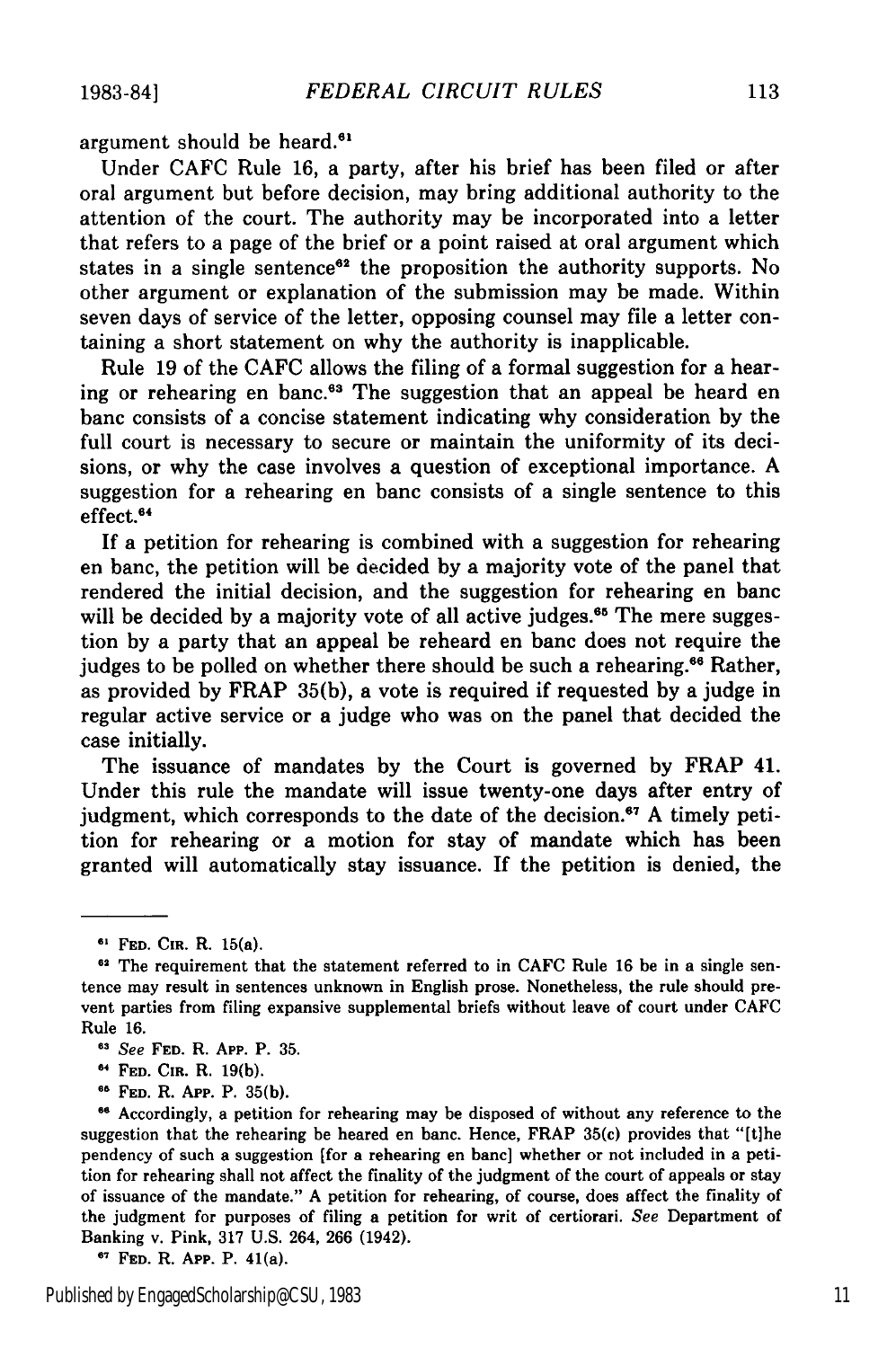mandate will issue seven days after entry of the order denying the petition. A stay of mandate is generally based on a party filing a petition for writ of certiorari in the Supreme Court of the United States.<sup>68</sup> If granted, the mandate will be stayed until final disposition by the Supreme Court. If the petition is denied, the mandate issues immediately. The issuance of a mandate does not affect the right to apply for a writ of certiorari.

Provisions of FRAP 39 regarding costs are now applicable in the CAFC. Both predecessor courts lacked a rule allowing recovery of certain costs by the winning party, restricting any recovery to matters involving printing of irrelevant material by one or both parties. Thus under the Federal Rules of Appellate Procedure, the court will allow costs permitted by section 1920 of title 28 to be recovered by the winning party unless the court orders otherwise or there is an agreement among the parties. The court provides a bill of cost form which is transmitted with the decision and must be filed within fourteen days after the date of decision. Objections are due ten days after the service of the bill. As provided in the Federal Rules of Appellate Procedure, the mandate will not be delayed for taxation of costs. If issued before the determination of costs, the mandate will be amended and the lower tribunal advised.

If court of appeals determines that an appeal is frivolous it may award damages to the appellee pursuant to FRAP 38. In *Asberry v. United States Postal Service,69* the CAFC applied this rule and assessed \$500 in costs and attorneys' fees against the appellant and his lawyer for prosecuting a frivolous appeal. The appellant had previously entered into a settlement with the Postal Service but subsequently sought administrative review of that settlement before the Merit Systems Protection Board. The Board dismissed his appeal and the appellant sought judicial review. The court found that "[t]here is not the slightest evidence **. . .** that could remotely indicate that [the Board's order dismissing the appeal] resulted in any manner from an abuse of discretion."<sup>70</sup> Because appellant and counsel may not have understood that FRAP 38 was applicable, the court remitted the award of costs and attorneys' fees, but indicated that it would not remit such awards in the future.

The criteria by which the court will decide whether to dispose of an appeal with a published or unpublished opinion were established by CAFC Rule 18. "Opinions which do not add significantly or usefully to the body of law or would not have precedential value will not be published in commercial reports of decision."<sup>71</sup> If an opinion is unpublished it may not be used **by** the court or cited **by** counsel as precedent; however, it may be cited in support of a claims of res judicata, collateral estoppel,

114

*<sup>68</sup>Id.* 41(b).

**<sup>&</sup>quot;' 692 F.2d 1378** (Fed. Cir. **1982).**

*<sup>70</sup>Id.* at **1380.**

**<sup>71</sup> FED. CIR.** R. 18(a).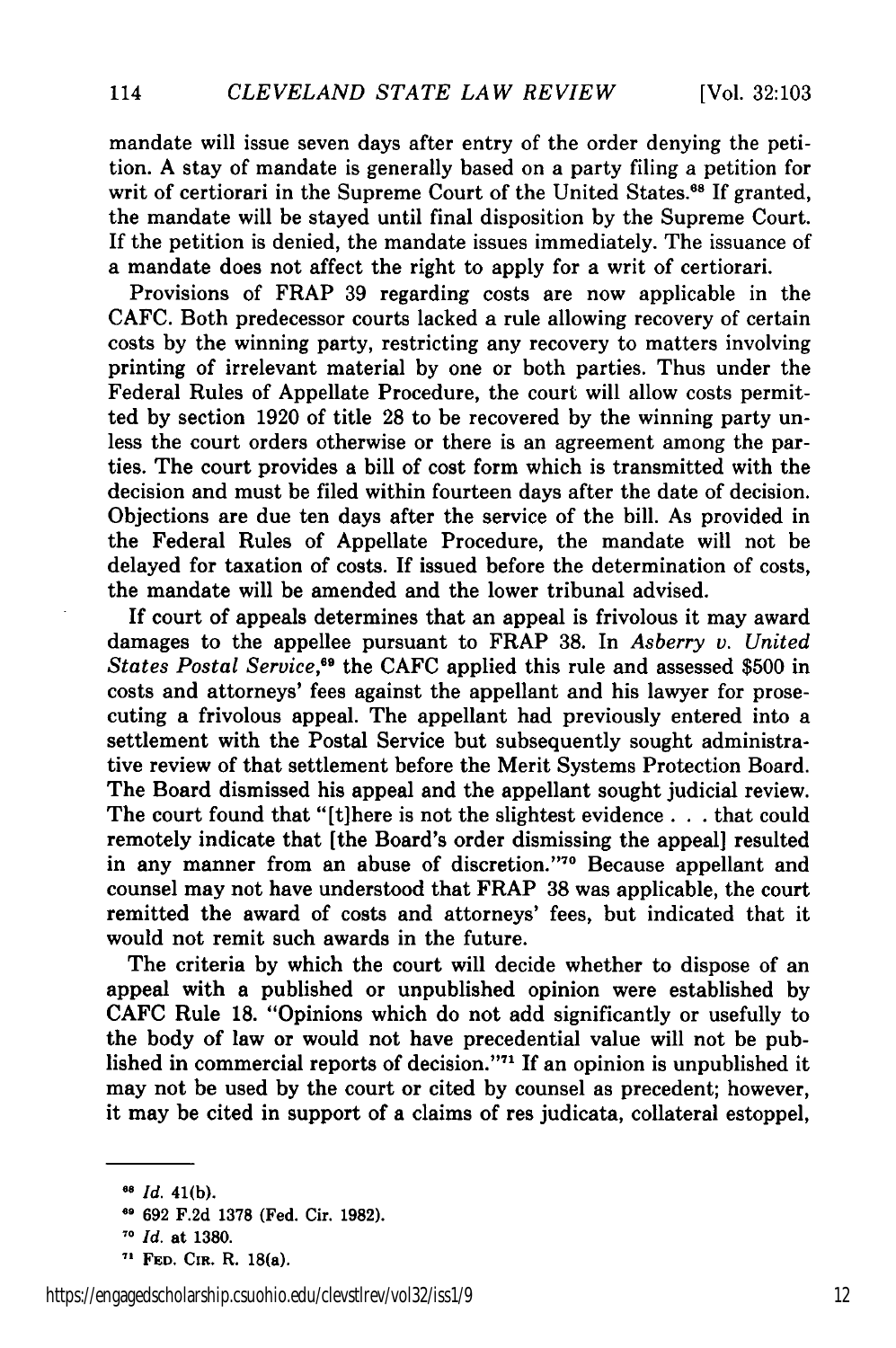or law of the case. A party to an appeal that has been decided by an unpublished opinion may file a motion requesting that the unpublished opinion be reissued as a published opinion. It should be noted that a list of all unpublished opinions is printed quarterly in the *Federal Reporter, 2nd Series,* and in intellectual property cases, in the *United States Patents Quarterly.*

The Equal Access to Justice Act<sup>72</sup> provides for the award of attorney fees and expenses to a prevailing party in litigation against the United States "unless the court finds that the position of the United States was substantially justified or that special circumstances make an award unjust."<sup>73</sup> The court has construed this provision as referring to the "position of the United States" in court, and not before an administrative tribunal prior to the case being filed in court.74 Furthermore, the justification for the government's position in court "must be measured against the law as it existed when the government was litigating the case," and not by new law announced by the court in deciding that case.<sup>75</sup> Simply because the United States lost a case, its position will not be found not "substantially justified"; nor will the position of the United States be found to be "substantially justified" simply because the United States, in litigating a case, was attempting to uphold a decision in its favor by the tribunal below.<sup>76</sup>

CAFC Rule 20(a) provides: "Applications [for attorneys fees and expenses] and petitions for leave to appeal denials of applications must be filed within 30 days after the date of decision involved." The content of such an application is described in CAFC Rule 20(b).

As indicated, the CAFC, in adopting new rules, had as its primary objective the supplementation of the Federal Rules of Appellate Procedure only in areas where modifications and additions were dictated by the

**<sup>72</sup>** 28 U.S.C. § 2412 (1982).

**<sup>73</sup>** *Id.* § 2412(d)(1)(A). The statute also provides that:

Unless expressly prohibited by statute, a court may award reasonable fees and expenses of attorneys, in addition to the costs which may be awarded pursuant to subsection (a), to the prevailing party in any civil action brought against the United States or any agency and any official of the United States acting in his or her official capacity in any court having jurisdiction of such action. The United States shall be liable for such fees and expenses to the same extent that any other party would be liable under the common law or under the term of any statute which specifically provides for such an award.

<sup>28</sup> U.S.C. § 2412(b). This section would make the government liable for attorney fees when it acts in bad faith. Gava v. United States, 699 F.2d 1367 (Fed. Cir. 1983); *see generally* Fidelity Constr. Co. v. United States, 700 F.2d 1379 (Fed. Cir. 1983) (the award of costs and attorneys fees against the United States in administrative proceedings); Bennett v. Department of the Navy, 699 F.2d 1140 (Fed. Cir. 1983).

**<sup>7&#</sup>x27;** Broad Ave. Laundry and Tailoring v. United States, 693 F.2d 1387, 1390 (Fed. Cir. 1982).

**<sup>7&#</sup>x27;** Kay Mfg. Co. v. United States, 699 F.2d 1376, 1379 (Fed. Cir. 1983).

**<sup>76</sup>** 693 F.2d at 1391-92.